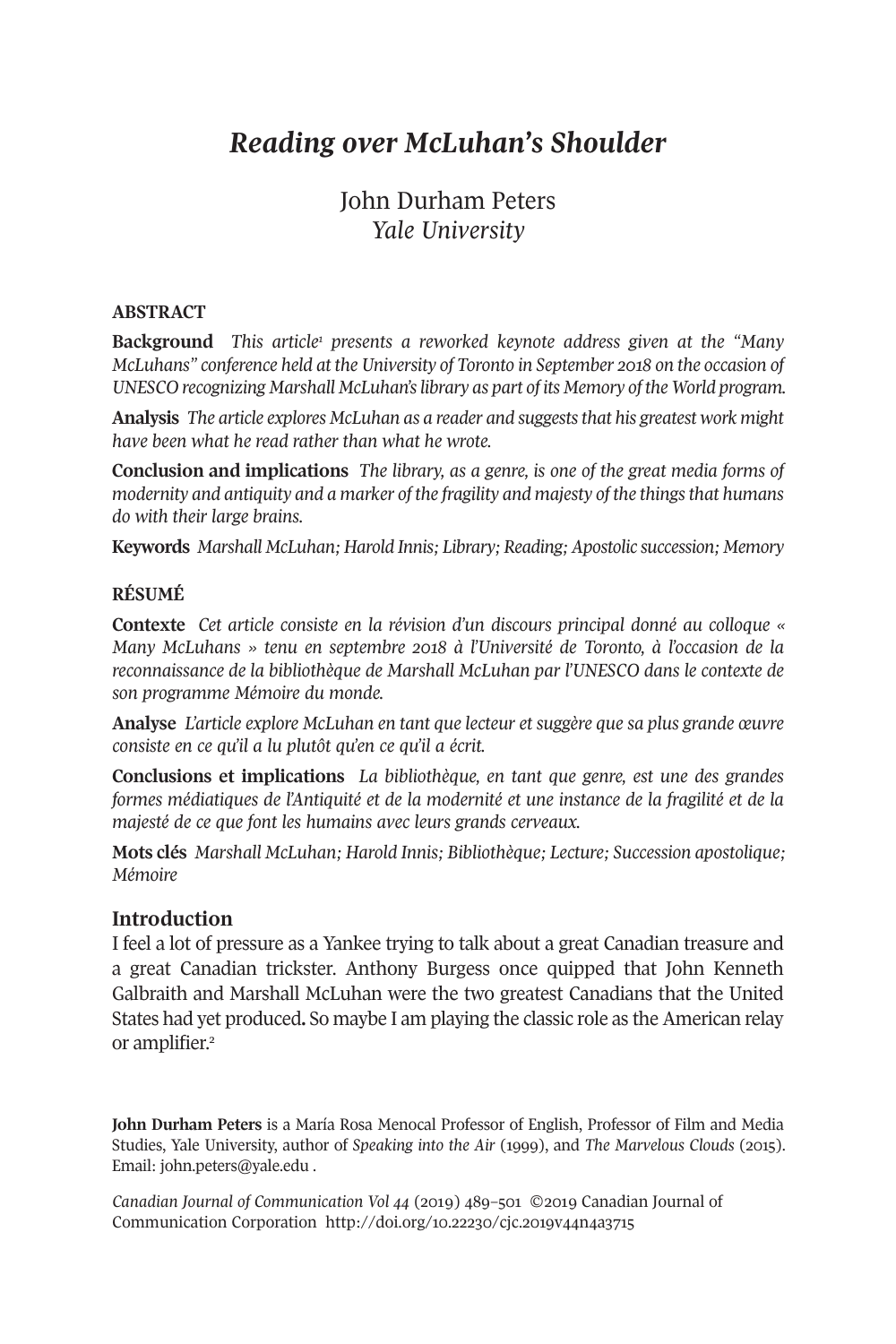But I hope to do more. I recently came across a quote from one of my favourite poets, William Blake (1793): "I see a serpent in Canada who courts me to his love." I too feel courted by a serpent in Canada. This might not sound like a particularly promising way to win one's audience at the beginning of a speech, but I mean no insult: the joke's on my nation, not yours. The ever-renewable resource of American innocence can have dangerous effects. One of the things that draws me to the Canadian intellectual tradition is its recognition that we are out of the garden, that there is a serpent that gives you the gift of knowledge of good and evil, that the world of space and time is messy and co[nfl](#page-11-2)icted. It can be good to be malevolently well informed as well as blithely ignorant! 3

I also feel a little bit belated or of late birth compared to some of the company in this room, because I did not know Marshall McLuhan. I first started to read him the year after he died, so I have had almost four decades of engagement off and on, but I am definitely a latecomer. The debate in early Christianity about who could be a real apostle is relevant.According to the New Testament,Jesus chose twelve apostles before his own death and resurrection. Judas Iscariot's betrayal and suicide left a vacancy in the quorum. Peter, acting as leader of the group, steps forward in the first chapter of the Book of Acts with two potential candidates who are to be picked by casting lots. Peter all but takes it for granted that the only possible candidates are those "men who have been with us the whole time the Lord Jesus was living among us" (Acts 1:21,*New International Version*). That is, the only legitimate apostle was a (male) acquaintance and eyewitness of Jesus during his lifetime. If you did not know Jesus in the flesh, you could not be an apostle, because you could not bear witness of him.

Along comes Paul of Tarsus and flips the qualifications on their head. [4](#page-11-3) He had not known Jesus as a mortal, and indeed had been a fierce antagonist of the Jesus movement. Paul's apostolic call came instead by a divine vision on the road to Damascus. His brethren in the establishment quorum eyed him warily. He had not come up through the ranks or paid his dues and was slow to check in with the standing apostles in Jerusalem who seem to have thought him a freelancing showboat and loose cannon. The debate was not only generational but doctrinal, as Paul foregrounded ideas about race (you did not need to be a Jew) and gender (men and women were alike before God), which others might have thought peripheral to Jesus's message. His letters show remarkably little interest in the life and teachings of Jesus: he is much more interested in the abstract fact of "Christ crucified." It is almost as if Paul explicitly devalues firsthand experience; he almost seems to relish being "born out of due time" (1 Cor. 15:8). He claimed to be the prototype of all believers who come after, because instead of the flesh-and-blood Jesus, he knew the spiritual Christ. For Paul the path forward was precisely through the enabling distance of the Johnny-come-lately. The "follower at second hand," as Søren Kierkegaard (1844, 89) put it, might have a better grasp than those who risked being blinded by concrete immediacy. The contemporary may have better access to the accidental features of a teacher's doctrine, but has no advantage in understanding its essence.

There was a genuine custody battle in that first generation of Christianity, and perhaps there is a custody battle about McLuhan. There are still many among us in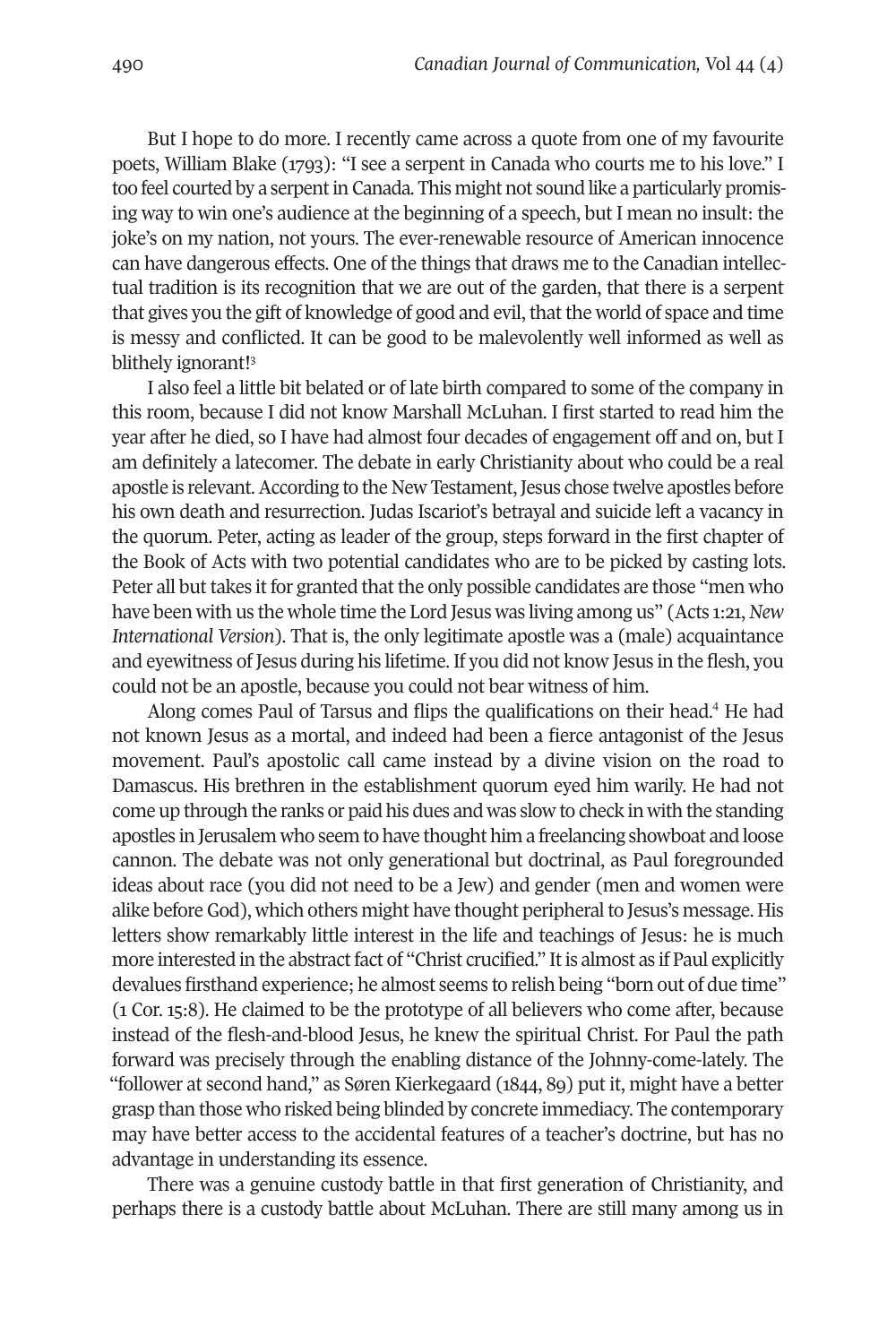this room who knew him and enjoyed at close quarters his oracular charismatic presence: the orotund voice, the witticisms, that unique way he clipped his "T"s while talking. And there are many of the rest of us who come belatedly. Who has the best connection? Who has the authentic authority to speak ofthe great guru? Who is better positioned to interpret the work? I am obviously not comparing McLuhan to Christ, but considering a succession crisis. Obviously the debate between Paul and Peter was not only generational, it was about what mattered in the teachings of Jesus. The same is true for the heirs of McLuhan.

Those who knew McLuhan in the flesh have an argument for a kind of interpretive privilege based on presence, but presence does not always yield the greatest insights. To quote another poet, W.H. Auden (1940), "The words of a dead man / Are modified in the guts of the living." The Gospels disagree on all kinds of details about Jesus's life and death, some trivial and some potentially significant enough to spawn a large number of websites nervously explaining them away as insignificant to believers in biblical inerrancy. At dinner the night before this talk, Michael McLuhan and I discussed the fact that John Lennon never did visit the McLuhan home, although that story has become a legendary fixture in McLuhan lore. Lennon and Yoko Ono did visit the Centre for Culture and Technology in 1969, as a BBC video attests (YouTube, 2016), but there is disagreement even among the first generation about what happened otherwise. You can learn things about McLuhan from people who knew him—his preference forreading single pages on the recto rather than verso side; his pleasure in the music of Paul Whiteman, the aptly named "sweet jazz" conductor from the 1920s and 1930s; or his way of lying on the couch when he got home from campus. These experiences cast light on his thought in ways that the page and screen cannot. Thus, perhaps reading the right side of the page might help account for the herky-jerky style of exposition; perhaps his prone position helps explain McLuhan's (1964) quip about the couch extending "the integral being" in contrast to the more specialized chair, an "ablative absolute of backside" (p. 21). But very few people during his lifetime had access to his library. This belated gift may actually bring us closerto what he was thinking than his fleshly presence. The collection in this library favours the witness at second hand.

One last New Testament story (one of McLuhan's most read books!). The last chapter of the Gospel of John broaches the theme of this article: a fantastic library. First of all, this final, twenty-first chapter seems not to have been written by the same author as the first twenty, even though it is vociferous about its own authenticity. Second, the very last verse posits the wild idea that if all the stories of Jesus had been written down, the entire world could not hold them all. The Gospel of John ends with a fantasy of a world overflowing with uncontainable books. Even a cosmic library filling the planet could not sufficiently hold the stories of a single life. We, the readers of John's Gospel, are belated and have to trust the testimony of the author. We get what few stories we get by relay. The point is similarto Paul's preference forthe belated witness: it is a good thing not to be snowed by all the details. John's ending makes a virtue of a necessity: the gradual disappearance of first-hand testimonials is not a loss but an opportunity. Indeed the recording of the Gospels, which took place decades after Jesus's death, seems motivated by the gradual disappearance ofthe first generation of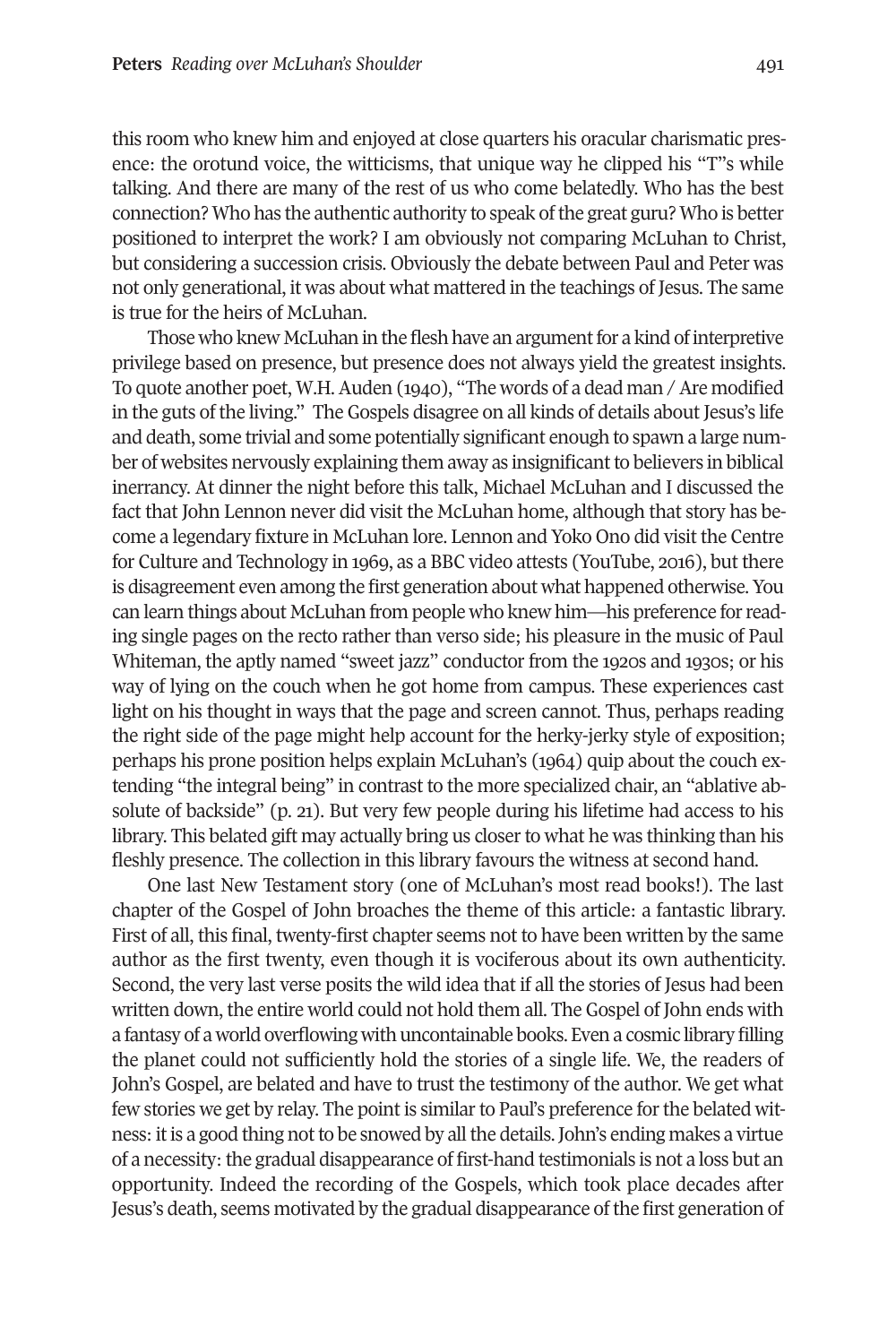eyewitnesses and the need for a more durable form of witness. The Gospel of John culminates in a media analysis of the different affordances of oral memory and literary records, and it wants the best of both: a spiritual witness and a properly pruned library (i.e., itself).

McLuhan started as an English professor but became a media scholar, while I recently made the opposite trajectory. It is worth revisiting him as a literary thinker. The question that I want to pursue here is reading, and more specifically, how did McLuhan read and how did he teach us to read, and what mediated forms did such reading take? This central question of media studies and media theory is a question indistinguishable from literary studies in some ways. Media studies likes to read beyond content, "to read what was never written," as the Austrian poet Hugo von Hofmannsthal (1894) putit. Clouds and grunts and geological strata were never consciously "written" by an author, but they are still richly readable. We have learned the skills for such creative reading oftraces, substrates, and infrastructures from the long history of close reading by critics, judges, and other hermeneuts. (McLuhan might call them hermenauts, space explorers of interpretation!)

Throughout the world, literary studies has often been the incubator for media studies. That is the case in England, Russia, Latin America, and elsewhere. Other cases are more complicated: In the U.S., Canada, France, and Germany, robust social-scientific traditions cross-fertilized with literary ones. No one I know has ever accused Harold Innis of being literary, but some, such as James W. Carey, have plausibly tried to make him a kind of sociologist, and Innis and McLuhan provide Canada with its one-two social-literary media-theory punch. McLuhan teamed successfully with Ted Carpenter, an anthropologist, in 1950s Toronto. Jack Goody, an anthropologist, teamed with Ian Watt, a literary scholar, in 1950s–1960s Cambridge. And Georges Friedmann, a sociologist, and Edgar Morin, an all-purpose intellectual (still alive and actively tweeting in his late 90s), teamed with Roland Barthes, the literary theorist, in 1950s–1960s Paris. Such literary-anthropological-sociological mixing was the interdisciplinary soil in the postwar period for the early sprouts of media studies (Schüttpelz, 2010).

McLuhan belongs among the immensely fertile lineage of scholars following whether in inspiration or defiance—the Cambridge critic F.R. Leavis, such as Richard Hoggart, Ian Watt, and Raymond Williams, all of them skilled at engaging anthropologically with an exploding world of textuality. In postwar England, the criticism of culture and society was encouraged by the study of literature more than of sociology. It is remarkable how literary early British cultural studies was. Stuart Hall's Rhodes Scholarship brought him to England in 1951 to study English. In the early years of British cultural studies, film, television, and popular music were not yet the bread and butter. Hoggart's (1957) *Uses of Literacy* was all about popular literature. Williams' (1958) *Culture and Society* reconstructs the literary-intellectual-politicaltradition ofthe very long nineteenth century in Britain. E.P. Thompson's (1963) *The Making of the English Working Class* paid attention to literacy and the radical press. McLuhan belongs methodologically and topically with the postwar interest in letters (broadly speaking) as a springboard to larger social prognostication, though his politics are quite distinct from the Marxism of most of these figures.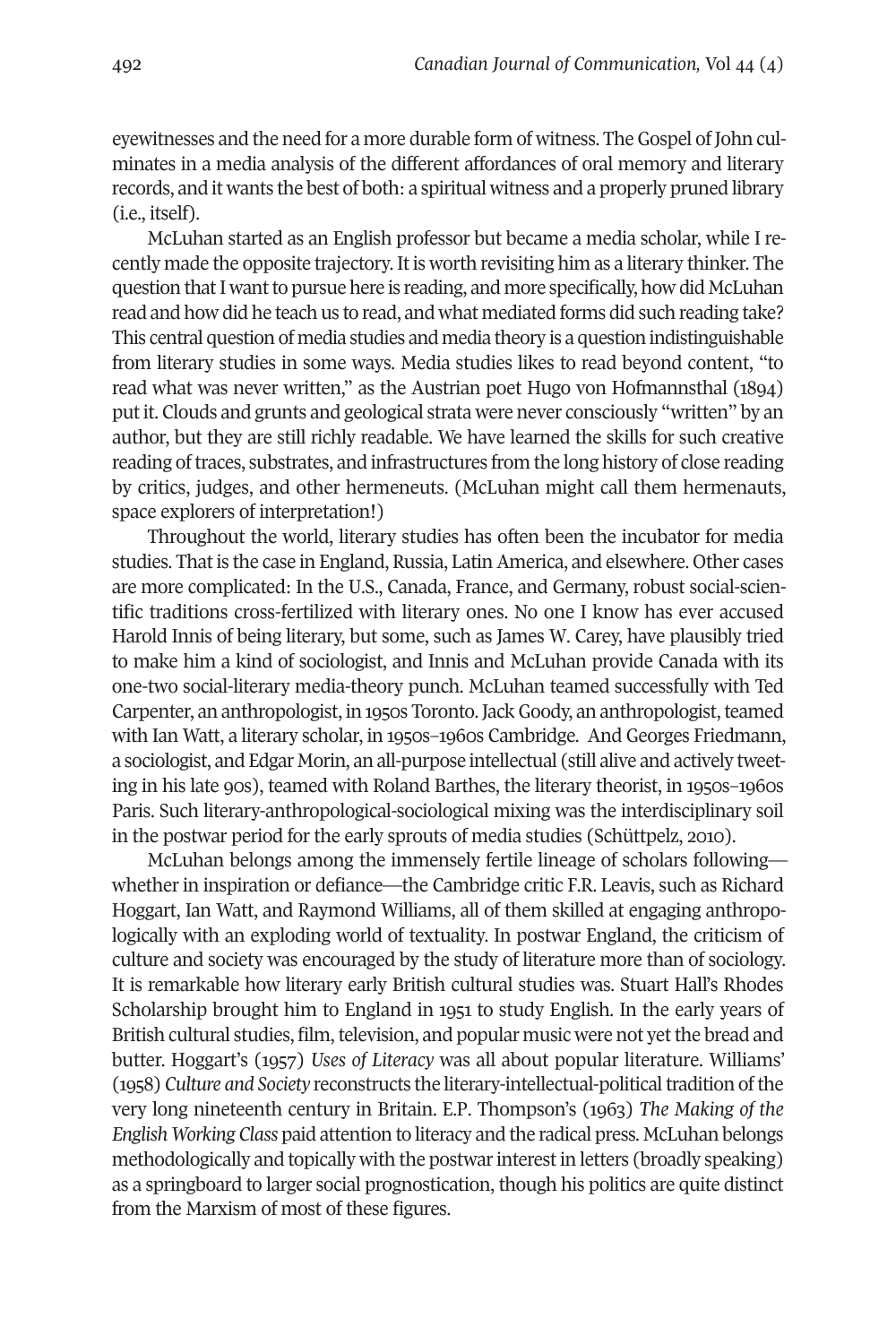McLuhan was a New Critic or formalist, the term often used for the dominant mode in mid-twentieth-century literary criticism. Formalism was an account ofreading, of course, but it was also sometimes a social theory, and a vision of politics, especially in its southern version, in which McLuhan was very interested. "The Southern Quality" is a remarkable essay that tells us a lot about McLuhan (1947) as a reader. One of the points he is eager to make is that a formalist approach need not be stodgy or stuffy. Southern literature is not only genteel but respects "monstrous outlaw forms" (p. 360). (The mention of monstrous outlaw forms makes you want to look for Flannery O'Connor in his library, but I could not find h[er](#page-11-4) there. He must, however, have read her at some point, and she probably read him. 5 ) An interest in forms does not mean that they are always petite or prim: they can be monsters. McLuhan's later work certainly bears this point out.

Further, he argues that southern writers were not "tortured" by a need to revolt. This highly indicative point is in part a tweak of left-wing progressivism. This essay gives us McLuhan at his most conservative, as a belated volunteer in the Confederate army, as Geoffrey Winthrop-Young quips (2008). It is also a zinger against the U.S. love of revolutionary culture and a defence of Canadian modesty. He thought the South preserved humanism in a kind of happily arrested development and thus avoided the curse of dialectic that ran wild in New England. The South appreciates the entire horse; New England tries to figure out how to extract the horsepower. McLuhan sounds like Martin Heidegger (1954) a few years later going off about modern technology and what he calls its "standing-reserve." The Northeastern United States does not fair very well in this essay. McLuhan (1947) calls New England intellectuals "an upstart party of vermiculate disputationists!" (p. 368) *Vermiculate* means wormlike—think of creepy crawly dialecticians—whereas the South inherited the Christian humanism ofrhetoric and grammar, of Cicero and Erasmus.As a Canadian and a Catholic, he is able to make political and religious hay here: the South and Canada can make common cause as bullied by the industrial North, and he lauds Christian humanist calm against acids of Puritan brew. (The southern Agrarians loved to hate Ralph Waldo Emerson.) McLuhan can go too far, as when he lauds the South for its creative political thought, from Thomas Jefferson to Woodrow Wilson, whose love of the Ku Klux Klan-positive film *Birth of a Nation* (1915) is well known. (Maybe Wendell Berry or even Al Gore would provide a better bookend for his southern political thinkers.) McLuhan's (1947) identification with the losers, with their greaterinsight and monstrous forms, certainly carols throughout the essay.

I did not feel that I could give a keynote about McLuhan without some initiation into his library, and I arrived a day before the conference. I went straight to the Thomas Fisher Rare Book Library from the airport and spent the day there—happy as a clam or a kid in a candy store, depending on your preferred cliché—looking atthe treasures that John Shoesmith and colleagues brought forth. (In the conclusion, I will have to say more about the wonder of encountering McLuhan's externalized mind in the form of marginal squiggles.) Among the items of his library, I discovered that his wife, Corinne Lewis McLuhan, gave Marshall *In Praise of Folly* by Erasmus for Christmas in 1942. This book lies at the core of how McLuhan thought. It is both a hilarious and de-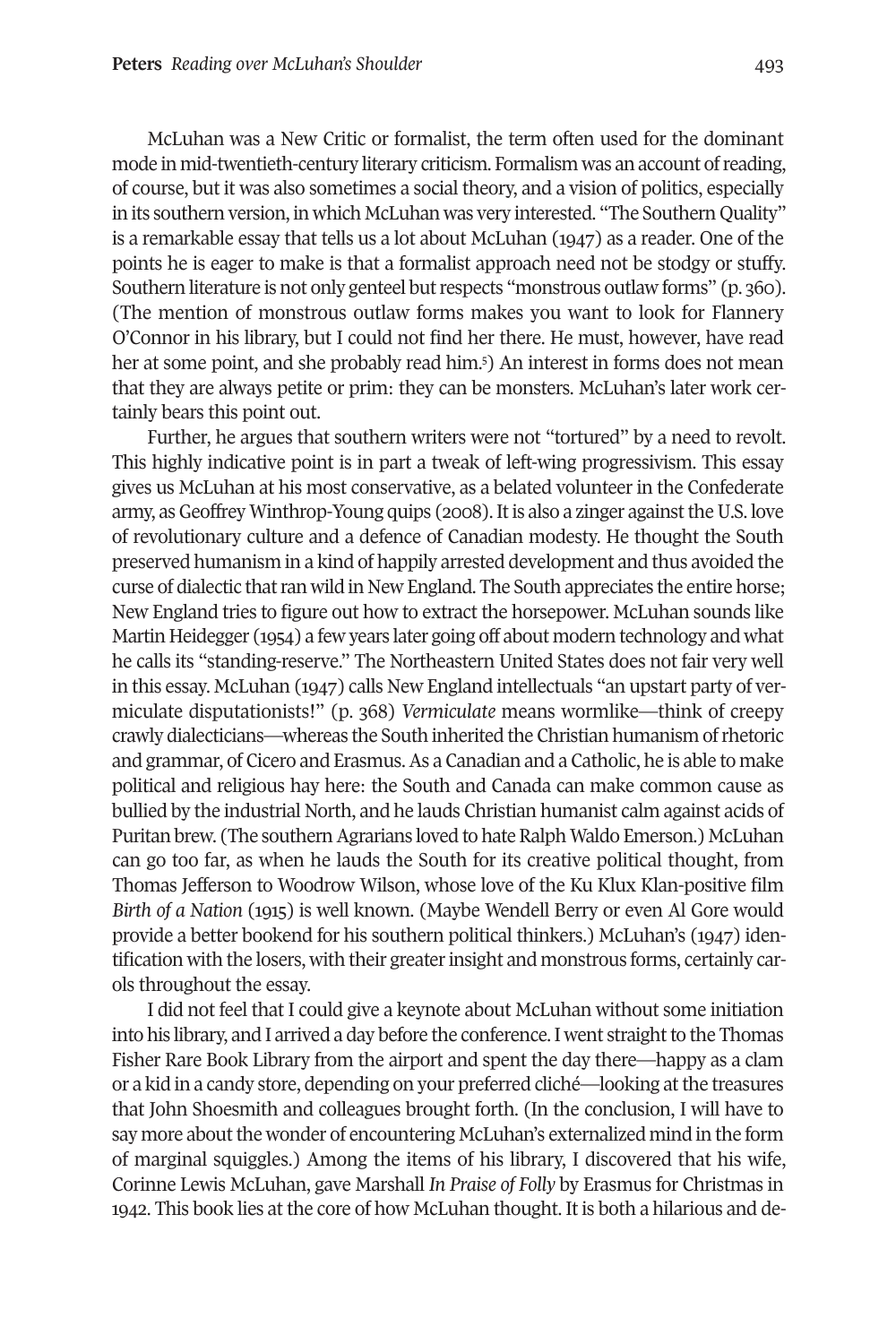vout book that recognizes the absurdity of life. In a 1976 letter McLuhan (1987) wrote that all of his books should be read as "Menippean satire, presenting the actual surface of the world we live in as a ludicrous image" (p. 517). Perhaps he was thinking of Erasmus, who is funny and merciless in going after the vices of his fellow scholars (Peters, 2017). In "The Southern Quality" (McLuhan, 1947) there is a very interesting moment in which he says that the South never forgot chivalry: it was courtly, it was elegant, and recognized feminine elegance. The obituary of Corinne says that she was known for her beauty, grace, intelligence, wit, and southern charm. So perhaps McLuhan did know something about the South.

This little reading exercise—an old essay filled with wit, charm, and misguided zeal mixed with a tender familial treasure unearthed from an archive freshly opened to the public—introduces the key problem. I am puzzled. May I be frank with you? I do not know what to do with McLuhan. We are celebrating McLuhan and we love him—and find him troubling and jarring. Should we even be focusing on him when there are other worthy candidates for inclusion in the canon? He is so interesting; he is so maddening! He has got such wonderful sentences; he has got such horrible paragraphs! How do we make sense of someone who is often completely sloppy about historical periodization and much else? Take his frequently made claim about three thousand years of literacy: hello women, people of colour, poor people, working people? Confronted with evidence of the patchy social history of literacy, he would doubtless admit it, shrug, and move on. Why let facts get in the way of a good story? He loved to make vatic pronouncements, to divide history into epochs. He also loved to proclaim obsolescence for things that were still going strong among people who had missed the news and did not know better. He claimed to have secret knowledge of vasttransformations that no one else had noticed.And then he gets anointed the "patron saint" of *Wired Magazine.*

Let us feel guilty for a minute: guilt can be useful. Archive Theory 101 reminds us that every archive is based upon a forgetting. We all know that if you honour one person, you do not honour someone else. We *should* worry about the distribution of honour and attention, who gets remembered and who does not. Many worthy wonderful people are forgotten and we all know the lines of force upon which forgetting and remembering happens (Lang & Lang, 2001; Thompson, 1978). Does McLuhan deserve it? To be crude: should we honour a dead White guy? There are some things about McLuhan that are troubling or annoying—and I am notreferring only to his style. He seems cranky and unenlightened about*racial narcosis*, as Armond Towns (in review; also an author in this issue) calls it. McLuhan writes about women as the first beasts of burden and homosexuality as inversion. These views are off-putting, to say the least. They were of course common opinions in his age, but the appeal to historical context as exoneration is unsatisfying and not interpretively imaginative or rigorous enough. Should we stick with somebody who can look like an odd kind of White supremacist, a masculinist, and a friend to fascist aestheticians such as Wyndham Lewis and Ezra Pound?

For my part, my presence at this event suggests that I value the ongoing grappling with his legacy. Along with several other mid-century intellectuals—Hannah Arendt,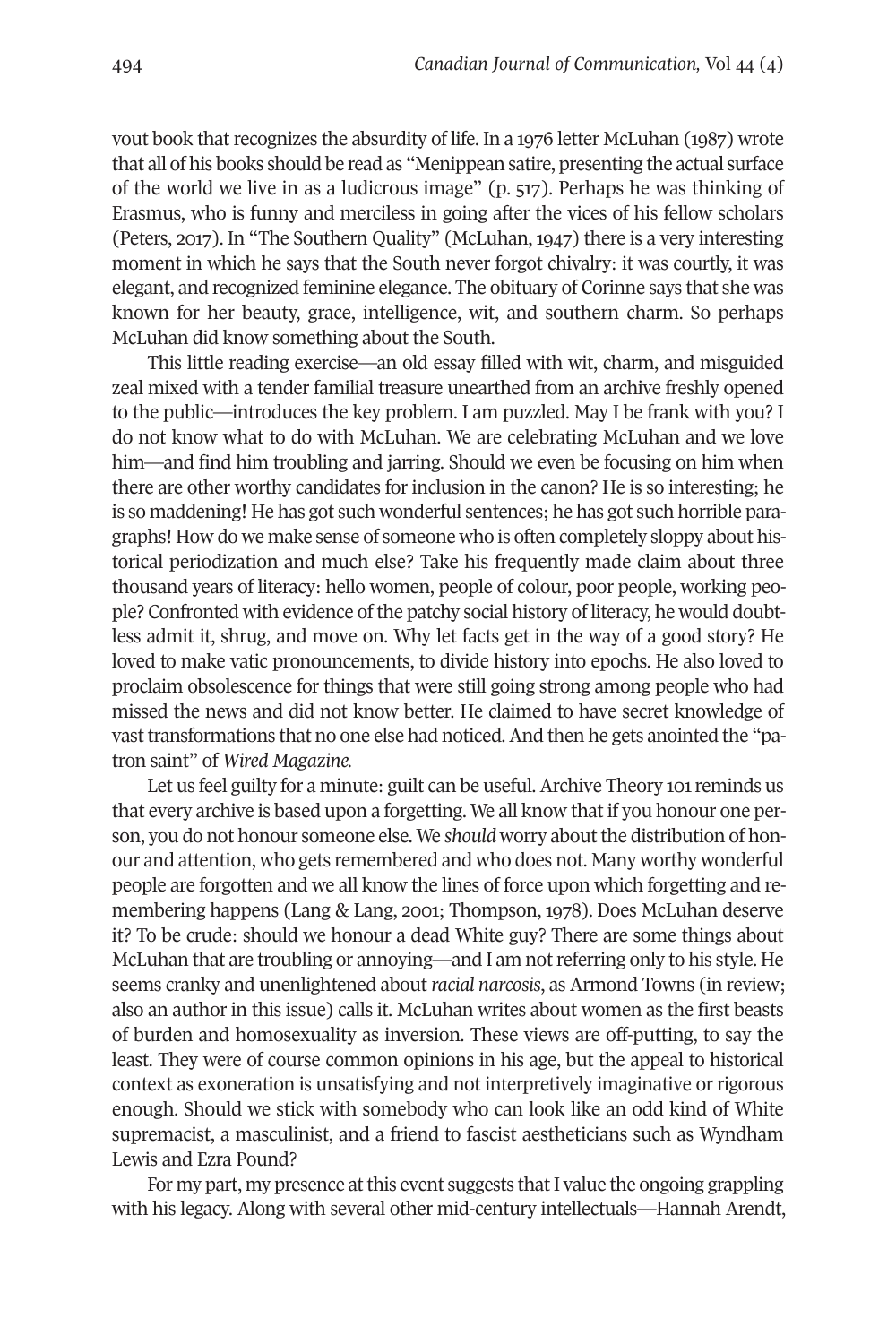Ralph Ellison, Heidegger, Innis, André Leroi-Gourhan, Lewis Mumford, Gilbert Simondon, Norbert Wiener, and Frances Yates for starters—McLuhan gave us tools and vocabulary for understanding our mediated condition. And almost uniquely, he made *media* his central term. That is gift enough to assure ongoing relevance. The parents you want are not always the parents you have. Obviously, McLuhan entertained opinions both harmless and toxic, to use the word of the moment. But we should read through them with rigour and charity. Generosity in reading does not mean amnesty or sentimentality. If we had to stop reading everybody who had a bad attitude, the whole library would be gone. Libraries face many threats—funding cuts, doodling readers, silverfish, flood, and fire. Tyrants and emperors burn libraries just as kings and philanthropists build libraries, but neglect can also damage libraries by consigning large chunks of them to oblivion. Questions about structures of time, power, canon, and attention deserve wide-open debate. Such debates inform good reading. But our age often has a certain lack of compassion, boycotting thinkers all too quickly. It sometimes reminds me of the French Revolution. If you cannot live up to Maximilien Robespierre's level of virtue, step right up to the guillotine. As Hegel (1979) pointed out, the reign of virtue is also the reign of terror. People's heads roll with the ease of a head of cabbage (para. 590).

It is lazy to attribute changes in modes ofreading to new technologies, but let me try nonetheless. Much of online life produces social formations that are more like crowds than publics. The mark of a public is the suspension of the personal. In oldstyle public debate (e.g., according to *Robert's Rules of Order,* (1876–2011; written by one of McLuhan's southerners) "personalities" are forbidden (i.e., ad hominem or ad feminam attacks). The stoic flavour of the public sphere meant that citizens were supposed to practice the severe art of self-abstraction—to separate themselves from their opinions. Social media, in contrast, are typically designed to feel personal. One addresses "friends," not a public. The failure to require a disciplined filter between personal and public expression means that online discussion is often profoundly judgemental. There is nothing quite as moralistic as an audience on a daytime talk show or a series of comments on a Facebook page. The logic of crowds at best is one of pile-on, and at worst, one of excommunication.

Mercy forthe imperfections of others should be the starting point. Counting coup does notrequire our highestintellectual abilities.Itis easy to hit a big target.In *Culture and Society* Williams (1958) did important work reading conservatives such as Edmund Burke, Thomas Carlyle, and T.S. Eliot for notions of culture he thought were lacking on the left. His own analysis was better for the deep dive and the thinkers he studied shone—and glared—in new ways. Walter Benjamin got good work out ofreading Carl Gustav Jung, Ludwig Klages, and Carl Schmitt—a conservative, an anti-Semite, and a Nazi, respectively. Thinkers with unimpeachable radical pedigrees, such as Herbert Marcuse, Jacques Derrida, and Michel Foucault, have found nourishment in the fruit that fell from Heidegger's tree without dining on the manure that fed its roots. None of these thinkers ignored the many faults of the authors they read, and not all of their readings were squeaky clean enough to suit everyone either. Now more than ever we need to be willing to practice the art of delicate dialectics, of reading people with strong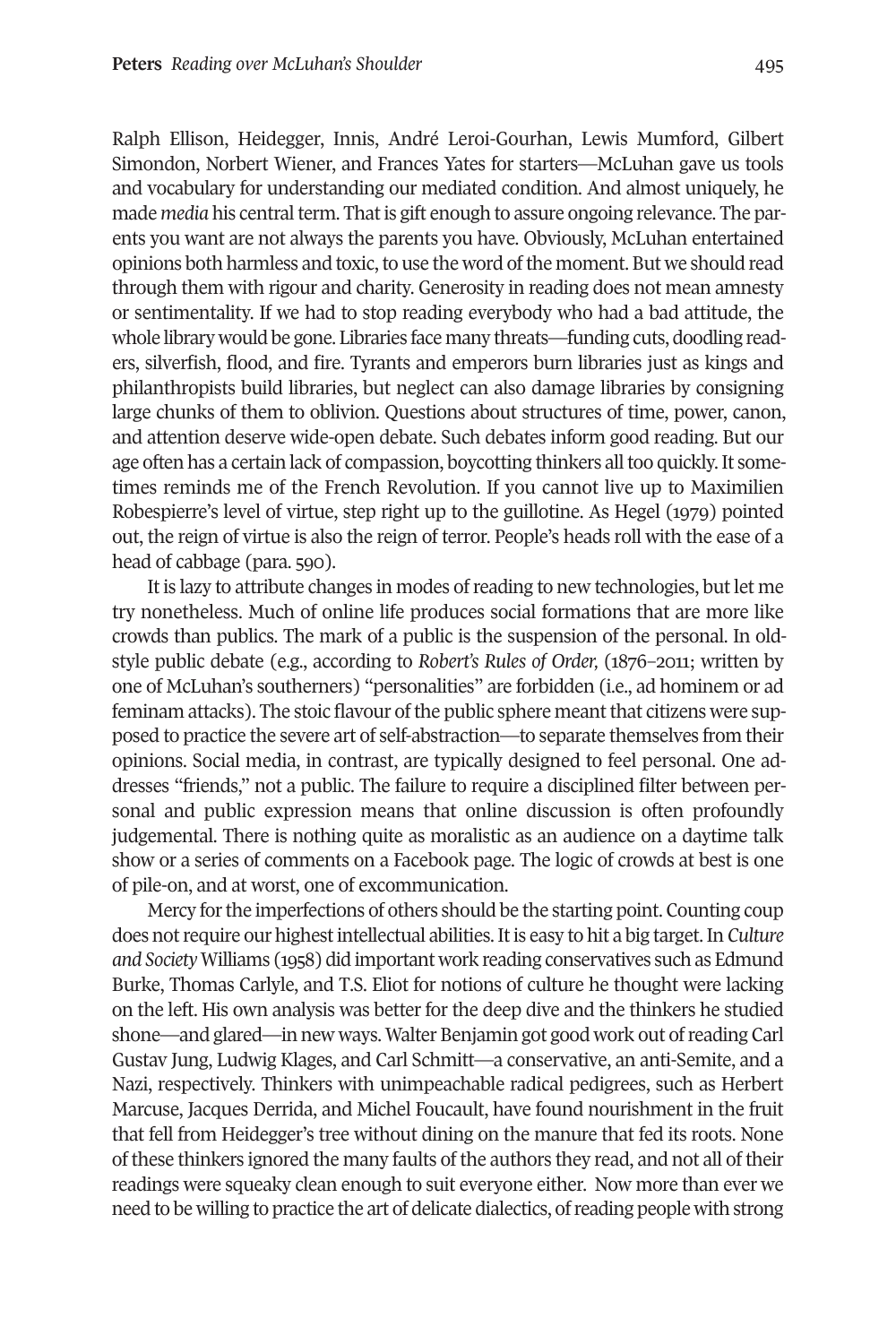ideas and politics we do not share. Otherwise, we risk getting really stupid. We need the fibre of offense in ourintellectual diet. This conference shows how rich the results can be when McLuhan's ideas are read with rigour and imagination.

Let us take, for example, McLuhan (1964) on women. Were they the earliest pack animal? How do we read that statement: Is it clueless? Tongue in cheek? A robust sociological description about who does the grunt work in most cultures?Adeeper point about the wonder of pregnancy by which a woman carries another being in her body? A pregnant woman might be [o](#page-11-5)ne who "consents not to be a single being," to reapply the rich words of Fred Moten.<sup>6</sup> McLuhan is actually talking about life before the invention of the wheel. His larger point is a rather Innis-like one about the price of specialization: he thinks women have been relatively spared from its crimes, because the domestic sphere is a sphere of generality in which everybody is a captain, no one is a passenger, everybody is an actor, no one is a spectator. Is he appreciating women's work, putting them on a pedestal, providing an apologia for a patriarchal division of labour, or suggesting a subtle way to rethink gender and technology? It is not quite choose-your-own-adventure, but if you never get past the eek! sexist! alarm bell, you risk missing facing some interesting questions. In the same way, if you invoke some hermetic mouth-to-ear knowledge passed down from the master himself to say that the objectionable-sounding words are not what he meant, you risk disrespecting the words as they stand and miss out on the demanding task of reading. Secret doctrine can be [an](#page-11-6) enticing "out," but it fails to meet the rigour and imagination of public argument. <sup>7</sup> In the long run, as the Gospel of John shows, the oral cedes to the textual.

As teachers, we are always teaching students to incorporate the obstacles into a richer reading. Reading with compassion and subtlety requires the suspension of the hair triggers that we have all cultivated so exquisitely as a way of navigating our way through the information overload. Taking offense might just be an efficient adaptation to having too much print matter to manage. This is the kind of observation McLuhan taught us to make. We can read McLuhan against McLuhan; *The Mechanical Bride* (1951) is fundamentally about gender and specifically about how women get mechanized and how machines get feminized. We can take the intelligence of his analysis without the baggage of his prejudices. We can follow Sarah Sharma's wonderful coinage and study "The Mechanical Bro." Just because McLuhan was worried about Dagwoods, effeminate men, and henpecked husbands does not mean we need to be. We can take his analysis without taking his attitude.

Let us go to Auden (1940) again: "Time that with this strange excuse/ Pardoned Kipling and his views,/ And will pardon Paul Claudel,/ Pardons him for writing well." Perhaps in the case of McLuhan, we should say time pardons him for reading well. To read McLuhan is to read the English-language library, and much else, from the 1930s through the 1970s. Here is my argument: what we have of McLuhan via his writings is bits and pieces and fragments. The great McLuhan *Gesamtkunstwerk*, the total work of art, is actually his library. Perhaps his greatest work was as a reader. He talked and read incessantly—two well-established facts. But he wrote intermittently if at all, and his published writing often came through dictation. (Michael McLuhan reports that he never typed on a typewriter.) Perhaps the greatest quantity of words he produced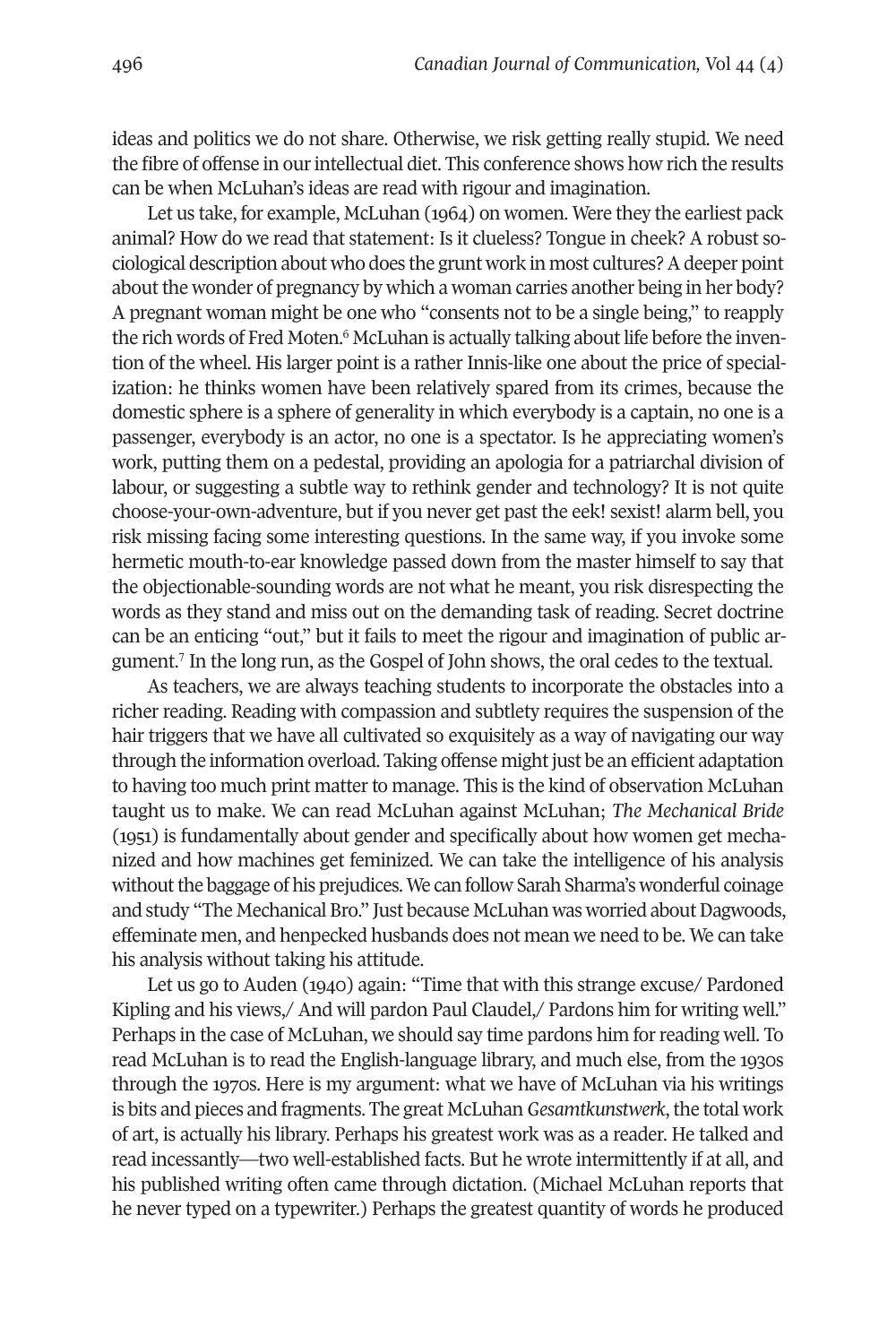non-orally were the prolific marginalia in his books. His vision of Christian humanism took on the encyclopaedic task of trying to put together the universe. His publications are remnants, off castings, or occasional pieces that come out of the broader work of cosmic understanding. (He might have enjoyed Jacques Lacan's pun about *poubellications*.) In McLuhan's famous series of puns, his writings are just brief utterances, utterings, outerings, outer rings. He got famous for his thoughts on media, but his thoughts on media are part of a larger project oftrying to see the divine comedy in all its beatific splendour amid all the human muddling and middling, meddling and modeling—i.e., media. *Media salutis*, the media of salvation, to use a medieval term for the sacraments, were his interest, even if he was often upset about the amputating effects of what we might call *media damnationis*, the media of damnation.

McLuhan's reader has to struggle, almost by design. Reading was a full-on contact sport requiring the fullest physical, ethical, and intellectual engagement. It could be a kind of calisthenics or cooking, work or worship. McLuhan took a producerist approach (pardon the ugly word) to reading. It was up to the reader to read well.

Consider his marginal note on page three of his copy of Innis' *Empire and Communications* (the essay is "Minerva's Owl"): "Innis/ tech of animated/ cartoon as explanation?/ mosaic struct of insights/ involu in process, not consumer product for reader." Here you see thought in the marking. These lines are a rough draft of McLuhans' (1953) essay "The Later Innis," in which he argues that Innis avoids the easy packaging of his ideas and opts instead for a "complex mental cinema which he could have managed more expeditiously had he mastered the method of James Joyce in *Finnegan's Wake* [*sic*]" (p. 389). The idea that readers should rise to the occasion of difficult texts is one of the hallmarks of modernism, and McLuhan generously places Innis in a lofty pantheon of forbidding Mandarins who refuse to stoop to the public, such as Theodor Adorno, Eliot, and Arnold Schoenberg. It is just as likely that Innis was a lousy writer, or a man in a hurry. McLuhan is fine with the idea that reading should be strenuous and not simply ingestion.

McLuhan often demands that of his readers, but he obviously practices it himself. This is nowhere so true as in his reading of the book he wished Innis had mastered: *Finnegans Wake* (Joyce,1939). Somehow the thought of Innis writing like James Joyce tickles the funny bone, but in McLuhan we get hints of what that might look like; indeed he is perhaps the child of this odd couple. McLuhan's first, and stunningly annotated, *Finnegans Wake*, makes this connection in a marginal notation. On the inside front-cover dust jacket he wrote, "Rivers the/ traditional highways of/ trade and culture." The novel, of course, is among other things, the story of rivers, especially the River Liffey, but McLuhan's note brings a nice Innis-like touch. Innis, a man who explored the Canadian northwest in a b[irc](#page-11-7)h-bark canoe, helps us read *Finnegans Wake* as a history of civilization (which it is). 8

As we open the first page, we see McLuhan co-writing the text, which is the only way to read *Finnegans Wake*. One could spend days studying this page and its marginalia. The first word of the book is "riverrun," and McLuhan has fun playing with its almost palindrome-like shape. (The opening sentence of course starts mid-stream, completing the sentence that ends the book.) Long before Douglas Hofstadter's (1979)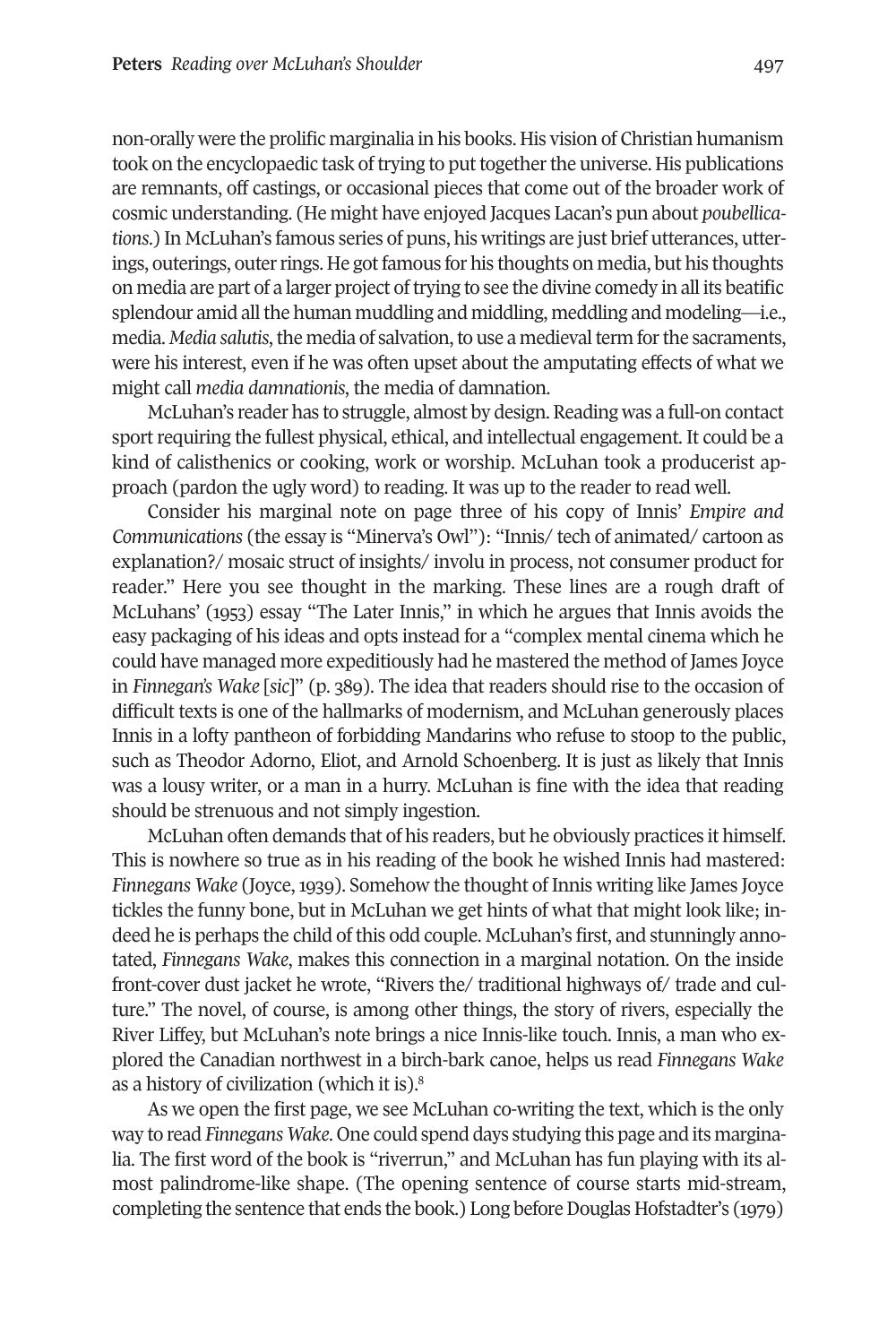celebrations of florid recursiveness in *Gödel, Escher, Bach*, McLuhan notes that a Bach fugue runs bach-wards, and that the German *Bach* means *brook*. (The old joke is that Bach should have been named *Meer* for ocean.) Further down on the page McLuhan glosses "thuartpeatrick" with "Tu es petrus," the Latin version of Christ telling Peter, "Thou art Peter, and upon this rock I will build my church" (Matt.16:18).As McLuhan liked to quip, the Catholic church was founded on a pun (*petrus* for Peter, rock), and he punned that the word *pun* itself came from the Latin *punctum*, or point, a remarkable point from someone who claimed to not have a point of view.

Books are changeable creatures—like the weather, like people. They show differentfaces at differenttimes and evolve with the seasons. McLuhan read *Finnegans Wake* over and over, and in different editions, and in the first edition it is striking to see him grappling with lines he would later make famous. Joyce (1939) writes: "(Stoop) if you are abcedminded, to this claybrook, what curios of signs (please stoop), in this allaphbed!" (p. 18). This passage merits an eruption of coded marginal notations from Mcluhan's hand; he knew he had hit the jackpot for a text on how the alphabet's a-bc-d-e linear thinking makes us forgetful of other modes of sensory being. But later in this edition, you see him not noting a passage with any particular fanfare, given its afterlife in McLuhan's work. This is the brilliant passage about television as, among other things, "the bairdboard bombardment screen" (p. 349). It is somehow comforting to know that so astute a reader as McLuhan did not get everything on the first pass. The treasures of the text often unfold only after several visits.

As Andrew McLuhan argued in his stunning presentation on his grandfather's library, libraries are alive. There are species in this collection that are now proliferating vermiculately—since we all have this word now, let us use it! We do not know what is going to come out ofthatlibrary. McLuhan's mind lives on belatedly. Like many others at mid-century, McLuhan was a dreamer and builder of fantastic libraries. He was an architect of a memory palace. McLuhan (1967) wrote a brilliant review of Frances Yates's book on the art of memory and was always interested in the question of how we fend off time's destruction, forgetfulness, and loss. He was a common-placer and a quote-magpie. McLuhan is a thinker of the library. He is a modernist who gets the relevance of the classical tradition and the Renaissance. Among mid-20th-century modernists thinking the about library, there is Walter Benjamin; Joyce obviously; Paul Otlet and the whole field of documentation studies; Jorge Luis Borges; Alain Resnais, whose short film *Toute la mémoire du monde* (1956) is a kind of McLuhanish film; and Frances Yates. McLuhan is also a sort of fellow traveller with Romanists such as Erich Auerbach, Ernst Robert Curtius, and Leo Spitzer, who all thought about the book and its fate in a world of tumult. As you look at McLuhan's marks of reading in *Finnegans Wake* and elsewhere, you can see that he is engaged in a kind of kinaesthetic, tactile, and graphic battle against forgetting. Stuck between voluminous reading and a brain cursed with strokes, he was always building a memory palace. Here in the Fisher Rare Book Library, we get to be guests in its windy halls.

Let me be the hundredth person to note that it is wrong to read McLuhan as the prophet ofthe book's decline. He is a "library cormorant" (Coleridge,1796) who is trying to figure out how to put together fragments that we have shored against our ruin.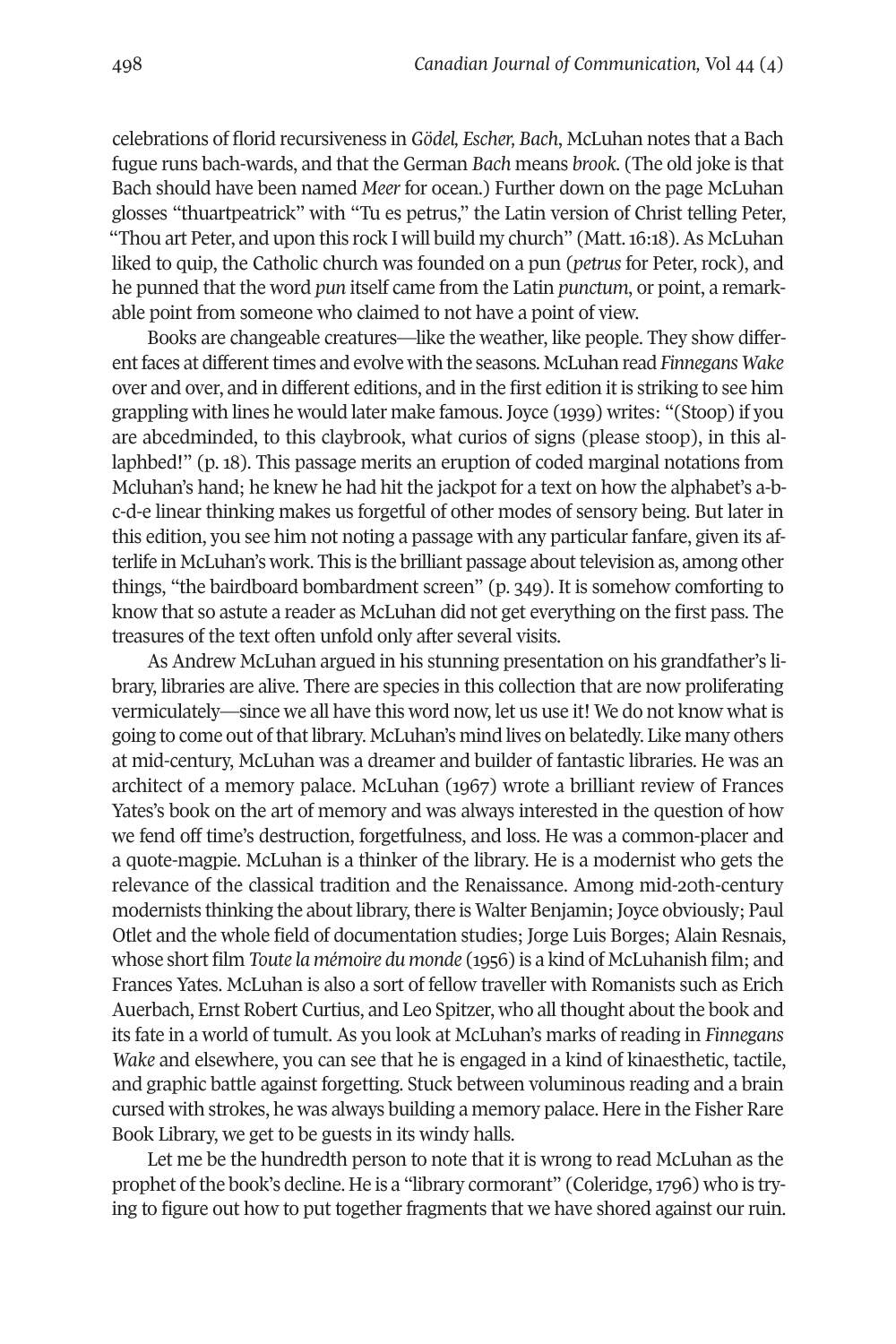Let us conclude wi[th](#page-11-8) a consideration of the metaphysical squirreliness of libraries, one of the most important of all media forms.<sup>9</sup> A personal library, said Walter Benjamin (1928), becomes the memory palace of its owner. (As with debates about pets, it is obvious that *owner* might be the wrong word.) What would not even register on an ereader might be the most important thing in a special collection: bindings, dust jackets, scuff marks, scribbles, slips of paper left between pages, the family tree written in, all the contingent material details in individual copies. Individual quirks make books havens of memory against the universal scatter of too many copies. (This is the inverse of Benjamin's famous idea about technical reproduction as destroying the aura.) Each book fends off what we might call entropy's "dizzy-pation." In a library entropy goes briefly uphill. Benjamin called a library a "magic encyclopaedia" (p. 60) to its owner, holding histories available to nobody else, and he thought little spirits (*Geisterchen*) dwelled jointly in his books and his memory. Latecomers tend to have access only to the books in the library, not to the little spirits, although there is always that rattling footstep on the floorboards: you never know who is in the library with you. Only occasionally do we conspire with the lingering vapour trails. Nothing quite ma[kes](#page-11-9) the bridge between subject and object, mind and body, so problematic as a library.<sup>10</sup>

McLuhan has been gone for four decades and finally his library has grown up enough to venture forth. Who knows what seeds of thought it holds. Libraries are buffers against catastrophe. Renaissance encyclopaedists thought about themselves as building storehouses of knowledge to prevent a second vanishing of classical learning. The encyclopaedia, like the library in its stretch for totalities, harbours something surreal. Jorge Luis Borges saw the encyclopaedia as the best genre for representing philosophical idealism's drive to build and furnish imaginary worlds. The genre also has a clear paranoid streak, the sense that everything is relevant and has potential meaning. The library is an irresistible temptation and also an abyss. Bottomlessness is one challenge. (Ask any doctoral student beginning a dissertation). You have to be a bit of a surrealist, a melancholic, a megalomaniac, a paranoid, and a voluptuary to hang about libraries. McLuhan was all of those in various ways and times. Probably most of us within range of these words are. I certainly felt all of those modes yesterday as I scurried among the volumes, trying to learn enough to give this talk.

Maybe here is the ultimate lesson of reading over McLuhan's shoulder. We are near his *Gesamtkunstwerk* in all its quotidian reality (so many shelf-feet of books) and its suppressed little spirits. What a crazy thing—a university, a library, a mind, a universe! What we are gathered here today to celebrate is not just one scholar and his legacy. What we honour today is that improbable thing called mind, the rarest substance in the universe, rarer than diamond, gold, or the Higgs boson. The mind has fragile housing, and we are in the midst of a place that has successfully, for now, fought off that fragility. What a lavish and wonderful thing it is to be in a temple to consciousness. In their prodigy and expense, folly and splendour, libraries make me proud to be a human being. Every mark in a book testifies that there was once a person who held this book and read, ignoring the call of many obligations and pains. McLuhan's scribblings mark the suspension of the everyday, his brief sidestepping of the world's demands. So, more generally, do libraries. A library is an entity with an essence that is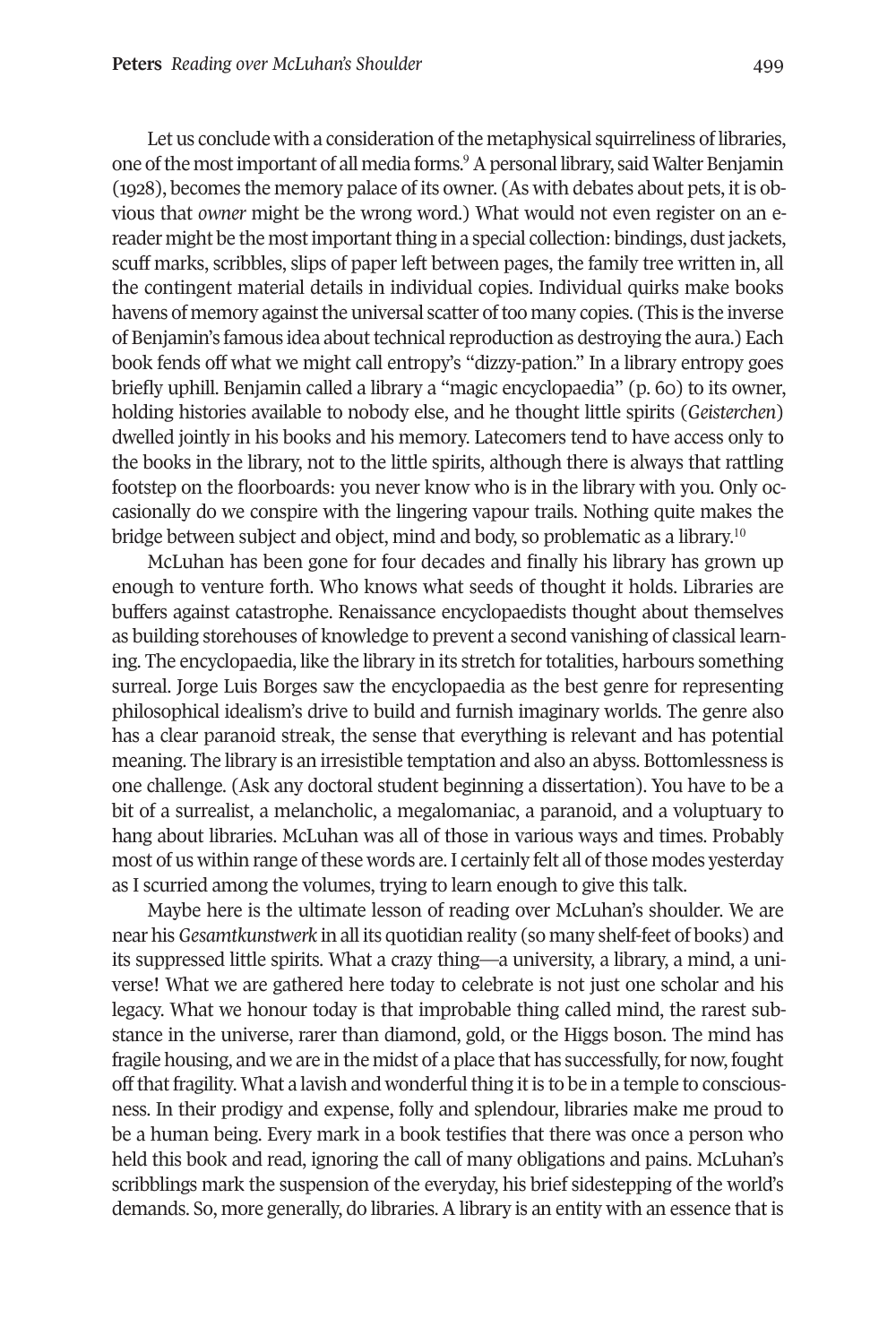not explained by the principles of carpentry or chemistry, though it needs much care, labour, and money, and every librarian knows how political everything about a library is. The existence of a library is a tribute to the blessed frivolity of what humans can do, the higher madness of dreaming and thinking, writing and reading. Borges once said that he always imagined that paradise would be a kind of library. I think Marshall McLuhan understood that better than any of us.

### **Acknowledgements**

I am grateful to Sarah Sharma for the invitation and her confidence in me, Andrew McLuhan for advice about handwriting and interpretation, and John Shoesmith for guiding me through McLuhan's library.

#### <span id="page-11-0"></span>**Notes**

1. This is a reworked keynote speech given at the "Many McLuhans" conference, held at the Thomas Fisher Rare Book Library on September 21, 2018. It retains the spoken style and sense of occasion.

<span id="page-11-1"></span>2. I wish English had an adjective such as the Spanish "estadounidense," such as "united-statesian," to prevent the United States from monopolizing "American" identity.

<span id="page-11-2"></span>3. Joni Mitchell's lyric that "we've gotto get ourselves back to the garden" might be an ironic comment rather than a utopian program. We might claim her as a Canadian media theorist.

4. Including the possibility of female apostles. See the much discussed verse, Romans 16:7.

<span id="page-11-5"></span><span id="page-11-4"></span><span id="page-11-3"></span>5. That O'Connor may have read McLuhan argues Jon Lance Bacon (1995).

6. Moten's (2010) argument is fully aware of and astute about the kinds of complexities that come from putting consent and pregnancy in the same sentence.

<span id="page-11-6"></span>7. One could blame me for selling short the "oral tradition" here. Fair enough. I have made my case in favour of dialectic and text in "McLuhan's Grammatical Theology" (Peters, 2011).

<span id="page-11-7"></span>8. I should mention the thrill that came in discovering the handwritten dedication in McLuhan's copy ofInnis' Bias of Communication: "For H.M. McLuhan/ from H.A.I." Here the baton passes in Canadian media theory. So few letters, so much significance!

<span id="page-11-9"></span><span id="page-11-8"></span>9. For a good historical orientation to developments over the past five decades, see Kenneth Cmiel (2009).

10. For more on the media theory of libraries, see the postscript to Cmiel & Peters (2020).

#### **References**

- Auden, W.H. (1940). *In memory of W.B. Yeats.* URL: <https://poets.org/poem/memory-w-b-yeats> [November 5, 2019].
- Bacon,Jon Lance. (1995).Afondness for supermarkets:*WiseBlood* and consumer culture.In M.Kreyling (Ed.), *New essays on Wise Blood* (pp. 25–49). New York, NY: Cambridge University Press.
- Benjamin, Walter. (1968). "Unpacking my Library." In Hannah Arendt (Ed.), Illuminations: Essays and Reflections (pp. 59-67). New York: Schocken. (Original published 1928)
- Blake, William. (1793). *America: A Prophecy.* URL: <https://www.bartleby.com/235/257.html> [November 5, 2019].
- Cmiel, Kenneth. (2009). Libraries, books, and the information age. In D.P. Nord, J.S. Rubin, & M. Schudson (Eds.), *A history of the book in America* (pp. 325–346). Chapel Hill, NC: University of North Carolina Press.
- Cmiel, Kenneth, & Peters, John Durham. (2020). *Promiscuous knowledge: Information, image, and other truth games in history*. Chicago, IL: University of Chicago Press.
- Coleridge, Samuel Taylor. (1796, November 19). Letter to John Thelwall. URL: [http://www.friend](http://www.friendsofcoleridge.com/MembersOnly/Acourtbird.html#_edn3)[sofcoleridge.com/MembersOnly/Acourtbird.html#\\_edn3](http://www.friendsofcoleridge.com/MembersOnly/Acourtbird.html#_edn3) [November 5, 2019].